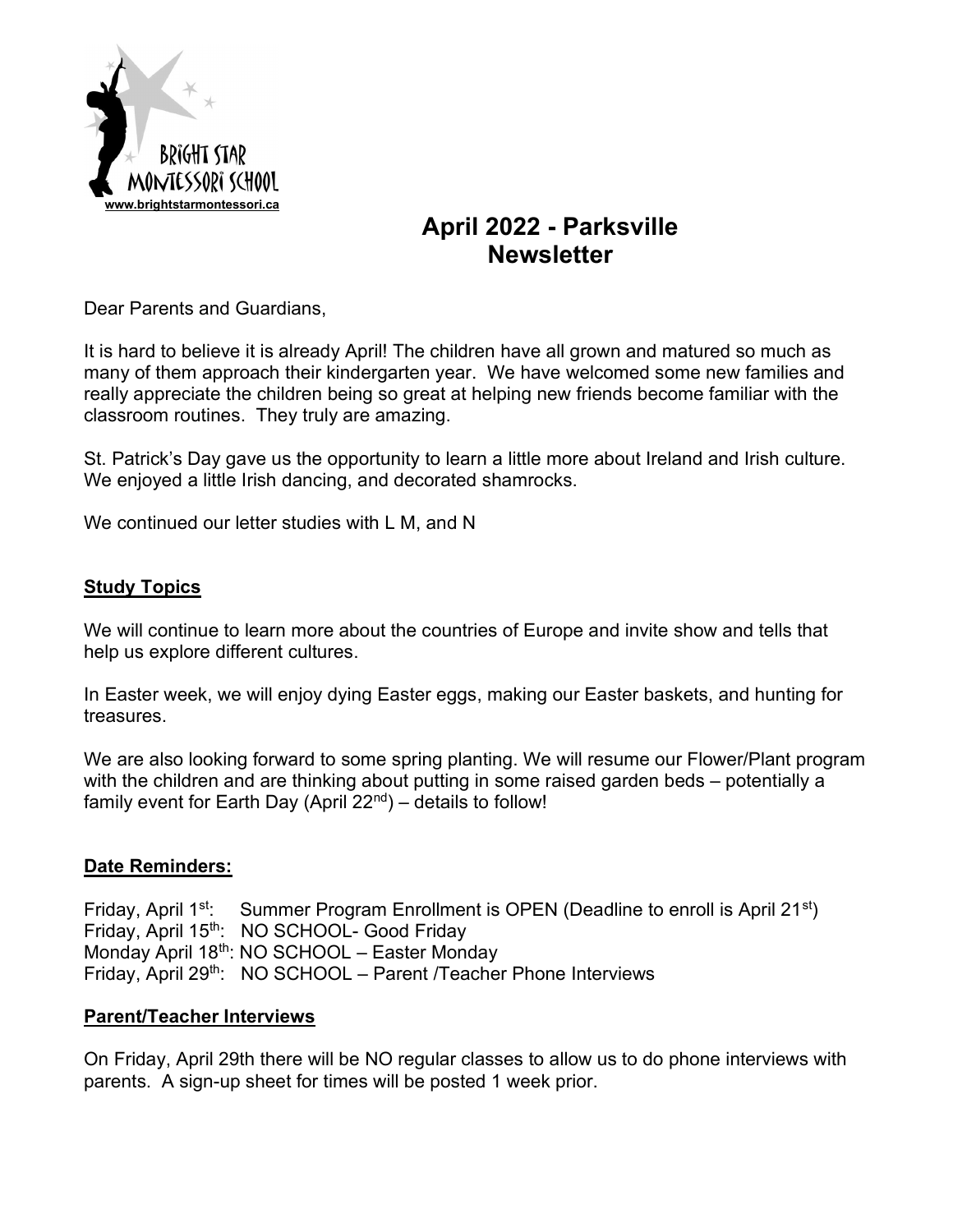# *Canada Food Guide Recommendations*

Thank you to families who provide a wide variety of food options for your child's lunch and snacks. We strongly support more fruits and vegetables. We also want to encourage garbage-free lunches wherever possible. Also, we would like to remind parents to please cut grapes in half before sending them to school. Uncut they are a high-risk choking hazard.

Reminder: Thanks for keeping our center nut and peanut free.

#### **Warm weather sunscreen and hats**

Just a reminder that as the weather warms up, we will be spending more time outdoors. Please ensure that your child brings a hat to school daily and that they have had sunscreen applied before they arrive. If your child is here for the extended day or full day program, we ask that they bring sunscreen that can be applied in the afternoon. It may also be helpful to dress your child in layers in case our afternoons are considerably warmer than our mornings.

#### **Pick up playtime:**

As the weather warms up, we understand that families like to connect at pick up time and allow their children to continue playing. We would appreciate parents asking their children to stay within the defined school boundaries. The children that are waiting to be picked up are confused when they see their classmates going beyond the designated boundaries to play. If you need clarification on what the boundaries are please chat with the teachers.

#### **Communication:**

If you need to reach the teachers directly, please call the school at 250-586-0018 and leave us a voicemail. We do check voicemails throughout the day and will do our best to return your calls when time permits. Alternatively, call or text the school cell phone: 250-228-5923. The school email address for our Island administrator Lindsay is: island@brightstarmontessori.ca

In closing we would all like to thank you all for your continued support.

Sincerely,

Miss Linda & Miss Kate Miss Juhee, Miss Rita & Miss Katie Miss Rema, Miss Alicia & Miss Lindsay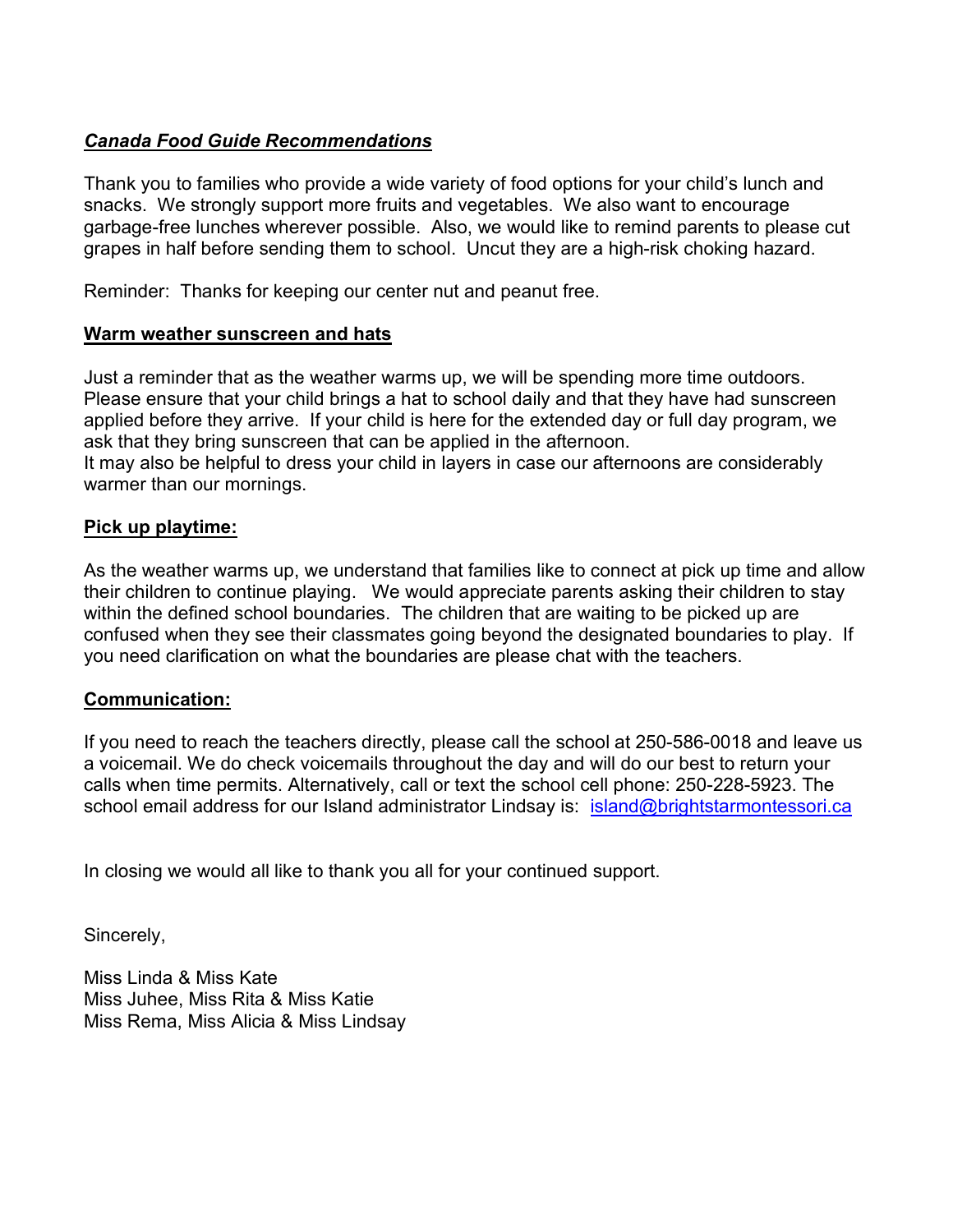

# **April 2022 - Qualicum Beach Newsletter**

Dear Parents and Guardians,

April is here! April showers bring May flowers, so please check the weather daily and dress your child accordingly. We ask that parents label as much as possible to eliminate any lost belongings.

Many of the children have now been with us since September and are very accustomed to the program and routines. We are encouraging the children as much as possible to be independent and responsible of their own bodies and belongings. In the practical life area of our classroom, we have a variety of different dressing frames, these frames help teach the children to master one skill at a time and use their learned skill and apply them to their lives through dressing themselves, helping friends, etc.

# **March**

In March we continued our letter works with the letters O, P and Q. We also spoke about Asia, and learnt about the different animals living there, the different kinds of food and listened to music from lots of countries. Many children painted flags from countries in Asia which will be sent home with them. The children love to learn about different cultures and asked many questions to further their knowledge.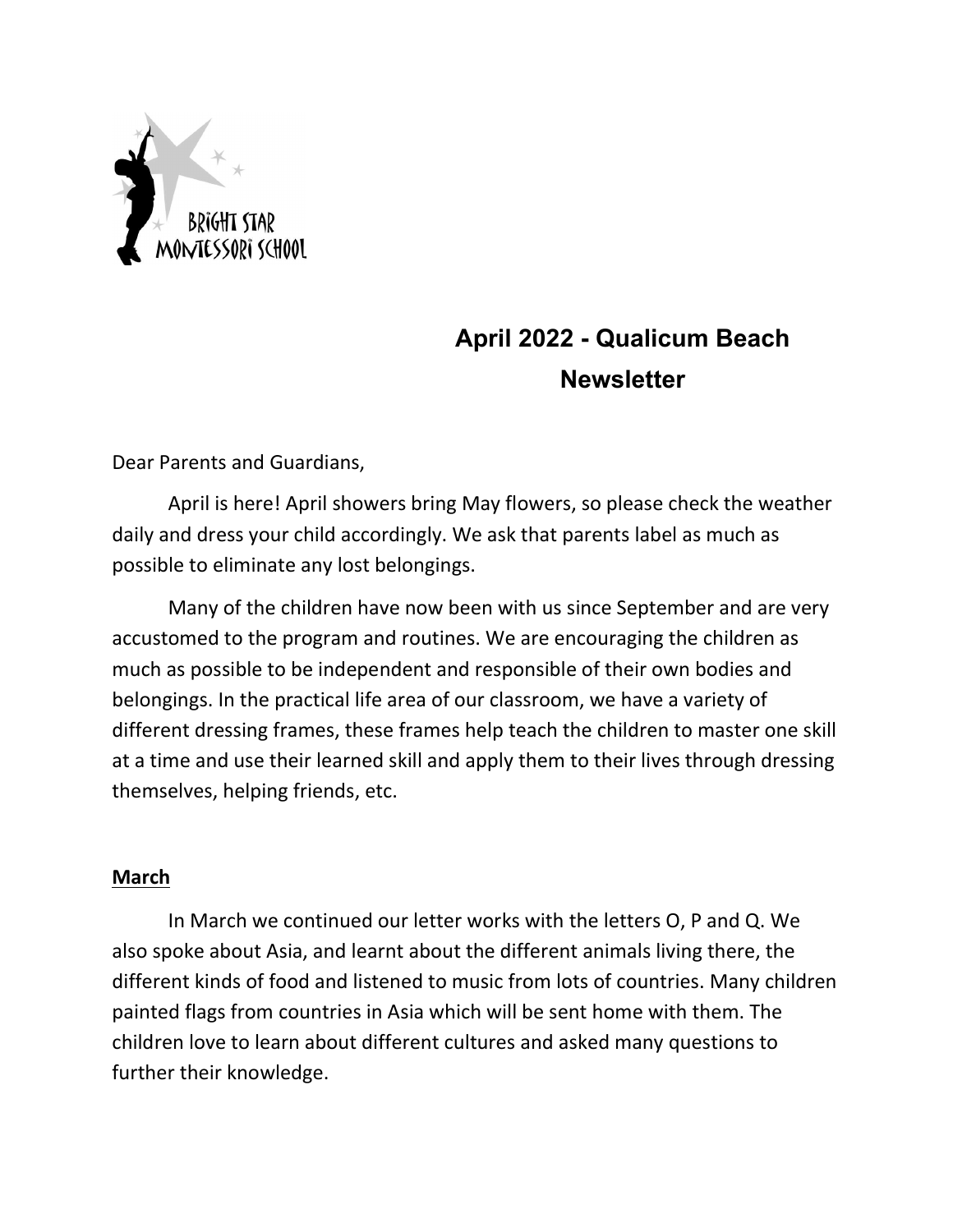On March  $17<sup>th</sup>$  (ST. Patrick's day) we had a visitor in the classroom, a mysterious little man created quite the mess with gold coins and jewels, but the children were very helpful ensuring we got our classroom back to how it should be. The leprechaun gave each child an envelope with some gold coins for their piggy bank, and stickers.

# **April**

In April we will continue our letter work and make our way around the world learning about Europe. If your child has something to share from Europe, please feel free to allow the child to bring the item to school. Please ensure these items are not toys.

For Earth Day (Friday, April 22<sup>nd</sup>) this year we will going on a FIELD TRIP to Arbutus Meadows Farm. We have a sign-up form located at our classroom door with additional information. We will be sending home a permission form which must be signed and returned BEFORE Thursday, April 14<sup>th</sup> if you wish for your child to attend. Please attach the \$5.50 fee for your child to the permission form.

# **Upcoming dates**

Thursday April 14<sup>th</sup> - Easter Celebration

Friday April 15th – NO SCHOOL

Monday April 18<sup>th</sup> – NO SCHOOL

Friday April  $22^{nd}$  – Field trip to Arbutus Meadows Farm

Friday April 29<sup>th</sup> – Deadline for summer program registration. (Email Lindsay)